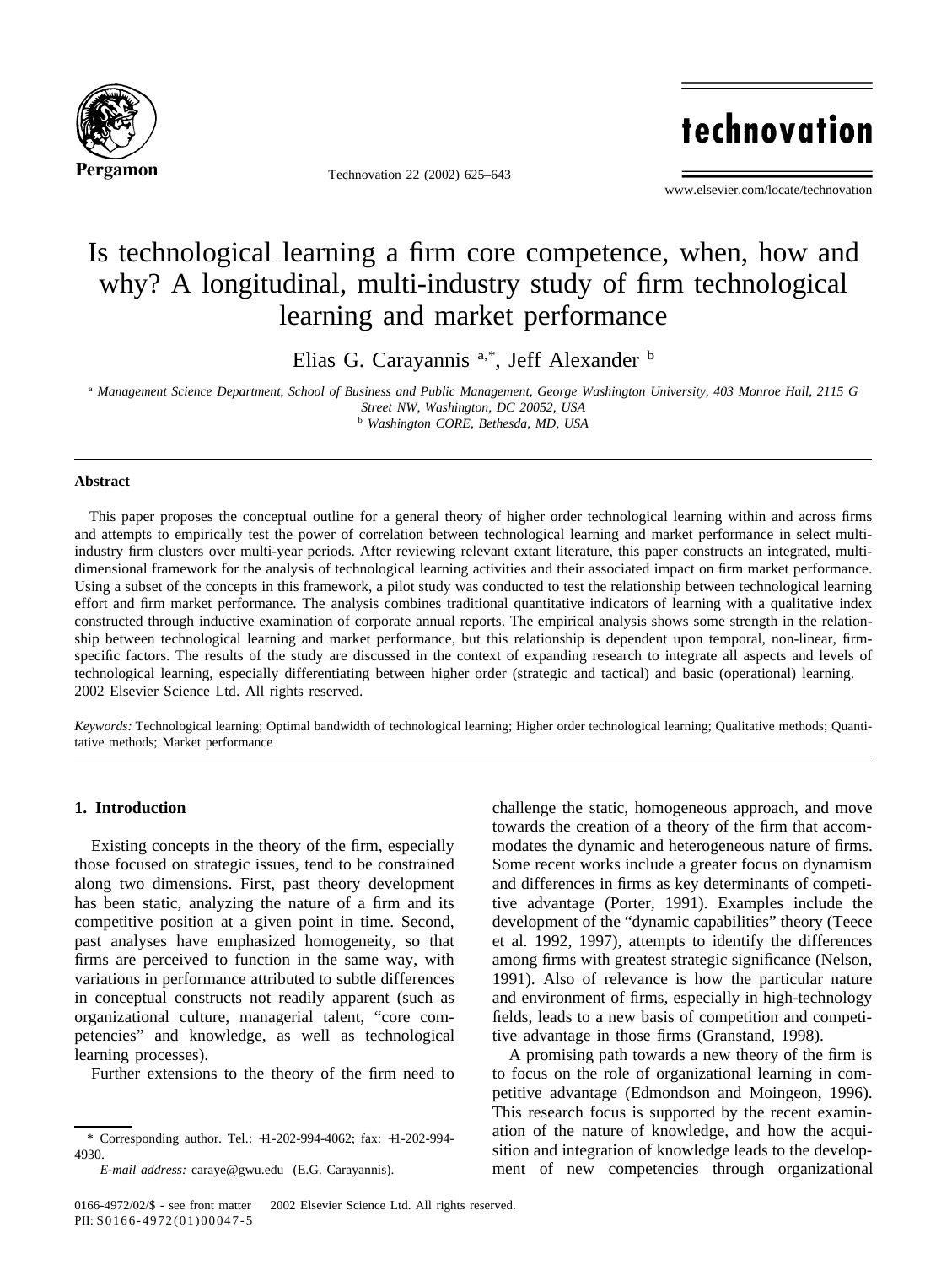transformation (Nonaka and Takeuchi, 1995; Spender, 1996). These processes of knowledge-based transformation are organizational learning activities. The result of improved organizational learning is enhanced "strategic flexibility" (Sanchez, 1993), meaning that the firm faces a greater range of potential options for action which can then be leveraged to achieve a better fit to its competitive environment. Such a view of organizational learning is analogous to the general concept of learning advanced by Huber (1991): "An entity learns if, through its processing of information, the range of its potential behaviors is increased" (p. 89). Thus, a learning-based theory of the firm would advance our understanding of the dynamic construction of competitive advantage by

…focusing on the ways that organizations and the people therein generate, process, and alter their explicit knowledge and tacit skills, as well as the paths of change that such styles of organizational cognition can follow…and [thereby] create questions and motives for further research on the dynamics of the creation and evolution of firm core competencies (Carayannis, 1994).

In this paper, we address a specific area of organizational learning, which we term *technological learning*: "Technological learning (TL) is defined as the process by which a technology-driven firm creates, renews, and upgrades its latent and enacted capabilities based on its stock of explicit and tacit resources (Aaker, 1989; Amit and Shoemaker, 1993; Bahrami and Evans, 1989; Barney, 1991; Carayannis 1993, 1994; Carayannis et al., 1994; Morone, 1989). It combines both technical and administrative learning processes (Jelinek, 1979)" (Carayannis, 1994).

The management of technological capabilities produces increasing economic returns as they focus more narrowly on knowledge assets and processes that are non-substitutable, imperfectly imitable, rare, and valuable (Carayannis, 1994). As the cone in Fig. 1 indicates, the highest value is derived from the strategic management of technological learning, as these processes enable the renewal of critical capabilities and assets and the generation of new sources of competitive advantage (Carayannis, 1994).

To probe the relationship between technological learning, strategic management, and firm performance, we developed a framework describing specific dimensions of technological learning at various levels of competitive significance. We then operationalized these concepts through quantitative and qualitative indicators of technological learning activity, as shown in Fig. 2. These concepts are applied in an empirical investigation into a subset of the framework, represented by the shaded region in Fig. 2. This sub-cube encompasses only two out of the three levels (operational and tactical) and two out of the four dimensions (content and process) of technological learning. In this process, we will construct a lexicon of learning concepts through the inductive examination of corporate annual reports, as well as through deductive analysis of the literature on technological learning. The learning lexicon will be converted into a qualitative indicator of technological learning effort, and integrated with quantitative indicators of technological learning to produce a total technological learning index. Finally, we explore the implications of these results on the prospects for future, broader research into the various aspects of technological learning.

### **2. Literature review and conceptual foundations**

This research integrates three streams of literature relating to organizational learning, strategic management, and technology management, to create an empirical model for detecting and measuring organizational learning activities and connecting them to changes in firm performance. This model should suggest how learning can lead to new insight about a theory of the technology-based firm (Granstand, 1998).

### *2.1. Organizational learning literature and strategic advantage*

Early research on organizational learning in the context of organization theory focused most substantially on attempting to describe learning processes in organizational settings, without necessarily assigning a normative value to learning (cf. March and Simon, 1958; Cyert and March, 1963; Nelson and Winter, 1982; Levitt and March, 1988). Learning as an organizational activity is perceived as an integration of individual efforts and group interactions. Thus, organizational learning becomes a process embedded in relationships among individuals; some authors argue that organizational culture is the outcome of shared learning experiences. Some authors use descriptive accounts of "learning organizations" to identify paths to the improvement of organizational performance (Senge, 1990; Ciborra and Schneider, 1992), under the presumption that firms which are better at organizational learning will perform better than others in the market.

Other authors point out that learning can decrease organizational performance. Huber (1991) notes, "Entities can incorrectly learn, and they can correctly learn that which is incorrect". Ineffective or inappropriate learning processes can erode firm competitive advantage if they reinforce incorrect linkages between managerial activities and firm performance (Levitt and March, 1988). Even effective learning processes can be undermined by changes in market and environmental conditions which render them irrelevant, or worse, damag-